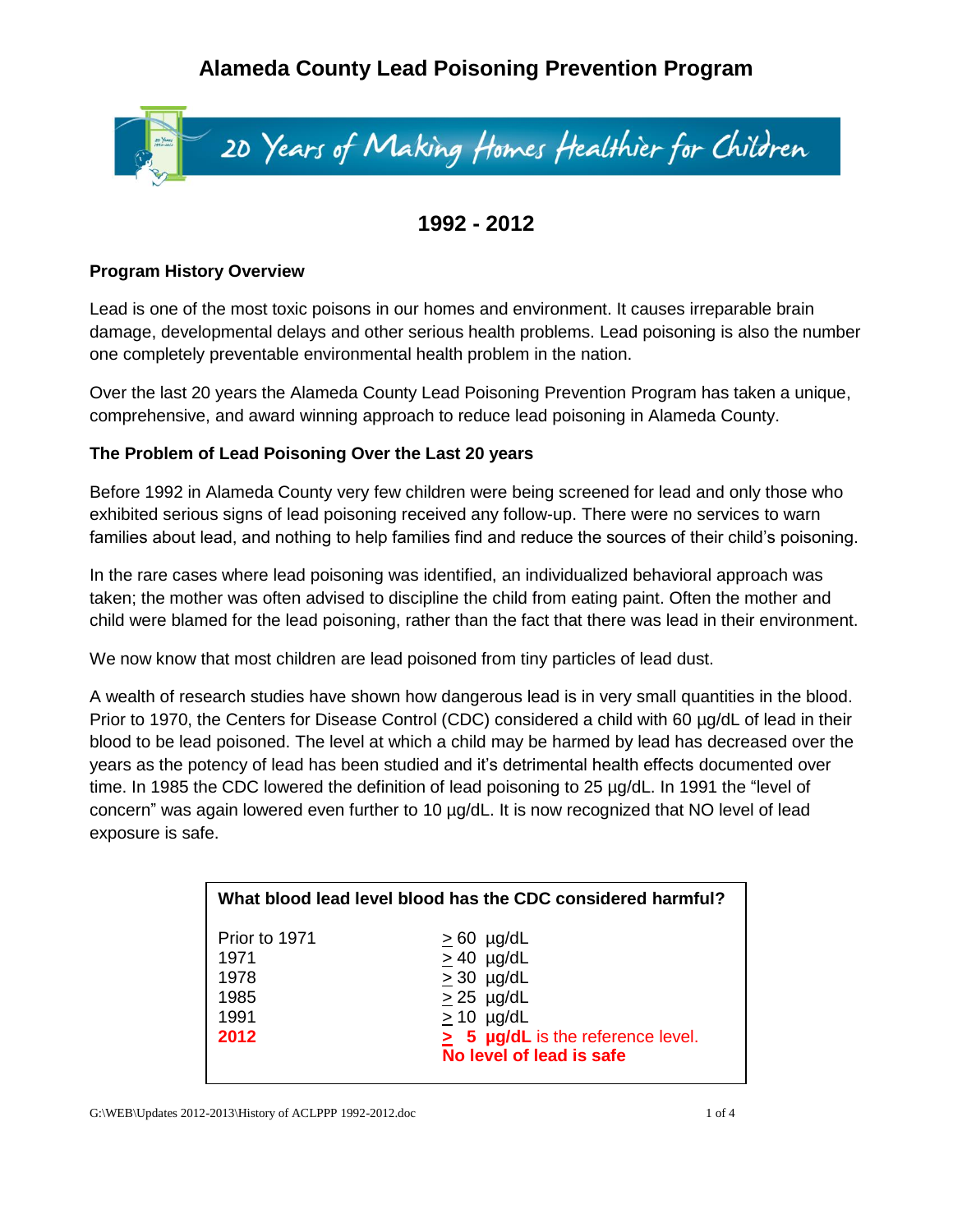#### **The National Response**

During this time, lead poisoning was finally beginning to be recognized as a national problem warranting a pro-active approach to prevent children from being poisoned, rather than a reactive approach *after* a child was poisoned.

In 1992, Congress passed Title X of the Housing and Community Development Act. In order to address lead-based paint hazards and reduce the risk of exposures, Title X required HUD, EPA and OSHA to promulgate new standards and rules to protect the public, workers, and the environment from lead. Congress also allocated funds for local agencies to conduct lead abatement activities in houses with low-income families.

Due to the passage of Title X, and subsequent Federal and State laws, government agencies have taken regulatory steps to make advances in the identification and control lead hazards. Some of these advances over the last 20 years include:

- Clinics receiving federal funds such as Medi-Cal, must screen children for lead
- Insurance companies must pay for blood lead screening
- Laboratories must now report all blood lead levels to the Lead Poisoning Prevention Program
- Lead hazards, and acceptable methods of testing for lead, are now clearly defined
- Training and certification programs for environmental risk assessors, project designers and contractors doing lead work are now established
- Landlords and sellers must provide a lead warning statement with an educational booklet, and disclose any known lead hazards, to potential tenants and buyers
- Employers must now protect workers from lead exposures
- Housing receiving Federal assistance must now be lead-safe
- Unsafe methods of removing lead-based paint are prohibited
- Contractors, remodelers, painters, handymen, landlords and other workers must receive training, tell property owners and occupants about lead, and use lead-safe work practices during any project that disturbs pre-1978 painted surfaces.

## **The Local Response**

In 1987, the California Department of Health Services conducted a lead poisoning study in Oakland, Los Angeles and Sacramento. The study found that one in five of children tested for lead in the flatlands of Oakland had lead poisoning. It also found that most of our housing had high levels of lead in the paint and much of our soil is contaminated with lead.

In response to the study, People United for a Better Oakland (PUEBLO) launched a community education and advocacy campaign. They held a series of "Community Lead Action and Information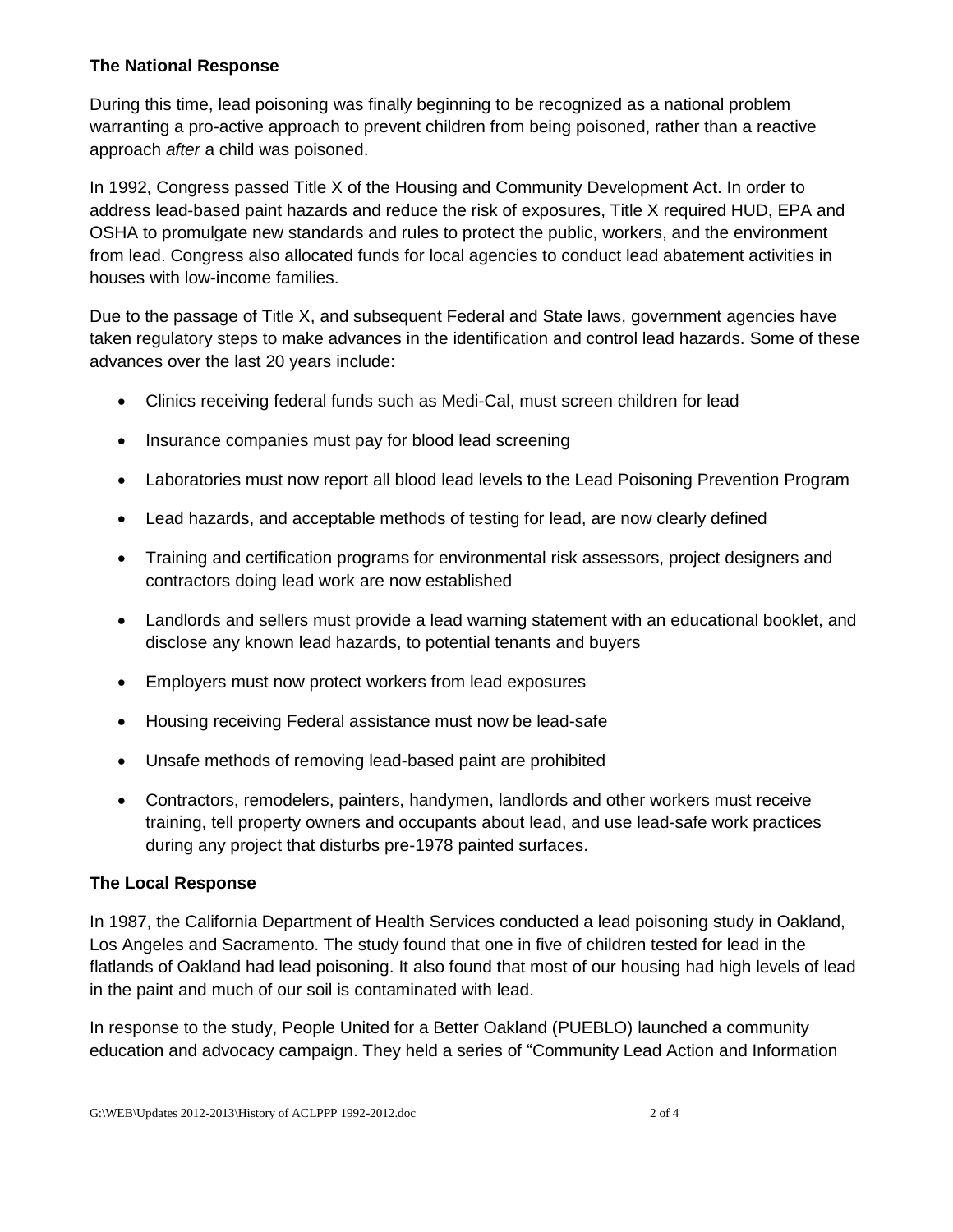Meetings", filed a class action suit to enforce the lead testing requirement in the state Child Health and Disability Prevention (CHDP) Program, and met with public health, environmental health, housing and political leaders to demand formation of a County Lead Abatement Program. Due to PUEBLO's advocacy efforts, the County Health Officer formed a task force composed of city, county and state public health professionals, pediatricians, community groups, and housing officials. The task force proposed the development of a unique new multi-disciplinary agency to take concrete action to address the health and housing needs of children at risk of lead poisoning.

In 1991, the Alameda County Board of Supervisors passed a resolution officially establishing the Alameda County Lead Abatement Program. The resolution allowed cities in the County to participate in the Program by assessing an annual \$10 fee on all residential dwellings constructed before 1978 (the year that lead was banned in paint.) The cities of Oakland, Berkeley, and Alameda were the first to participate in the program and the city of Emeryville joined in 1992. The program is governed by the Joint Powers Authority (JPA) which is composed of elected officials from each participating city, the County of Alameda and a community representative.

The Alameda County Lead Abatement Program became the agency responsible for the case management of all lead poisoned children in Alameda County. Case management includes sending a public health nurse and an environmental health specialist to the home to identify the source of lead, and following up with the property owner to remediate the lead hazards. In addition to case management, the Program also began conducting community and medical provider outreach and education, supported by funds from the State Childhood Lead Poisoning Prevention Branch.

The Lead Program was also one of the first in the nation to become an accredited lead-in-construction training provider, and to receive a lead hazard control grant from HUD to assist property owners in cleaning up lead hazards. The Program has now been awarded and successfully completed seven rounds of HUD lead hazard control grants and is in the process of implementing it's eighth.

The local lead abatement property fee allowed the Program to provide services to owners of pre-1978 residential properties including in-home consultations, training and technical assistance to reduce lead hazards in the home.

Due to the comprehensive nature of the Program, the JPA subsequently changed the Program's name to the *Alameda County Lead Poisoning Prevention Program* (ACLPPP) to reflect the full breadth of its mission.

Partnerships and collaborations with a wide range of community organizations, health care providers, housing agencies, environmental services, children's advocacy groups and governmental agencies have been a key feature of the ACLPPP from the start and an important reason for the success it has achieved. For a list of partners go to [www.aclppp.org/aboutus.htm](http://www.aclppp.org/aboutus.htm)

#### **The Move to Healthy Housing**

From the start, the ACLPPP has demonstrated the importance and effectiveness of addressing housing conditions in order to improve the health of families. It soon became clear that many clients had multiple housing conditions that affected their health; pests, mold, and ventilation issues causing asthma triggers, a lack of fire and carbon monoxide detectors, and safety hazards causing injuries.